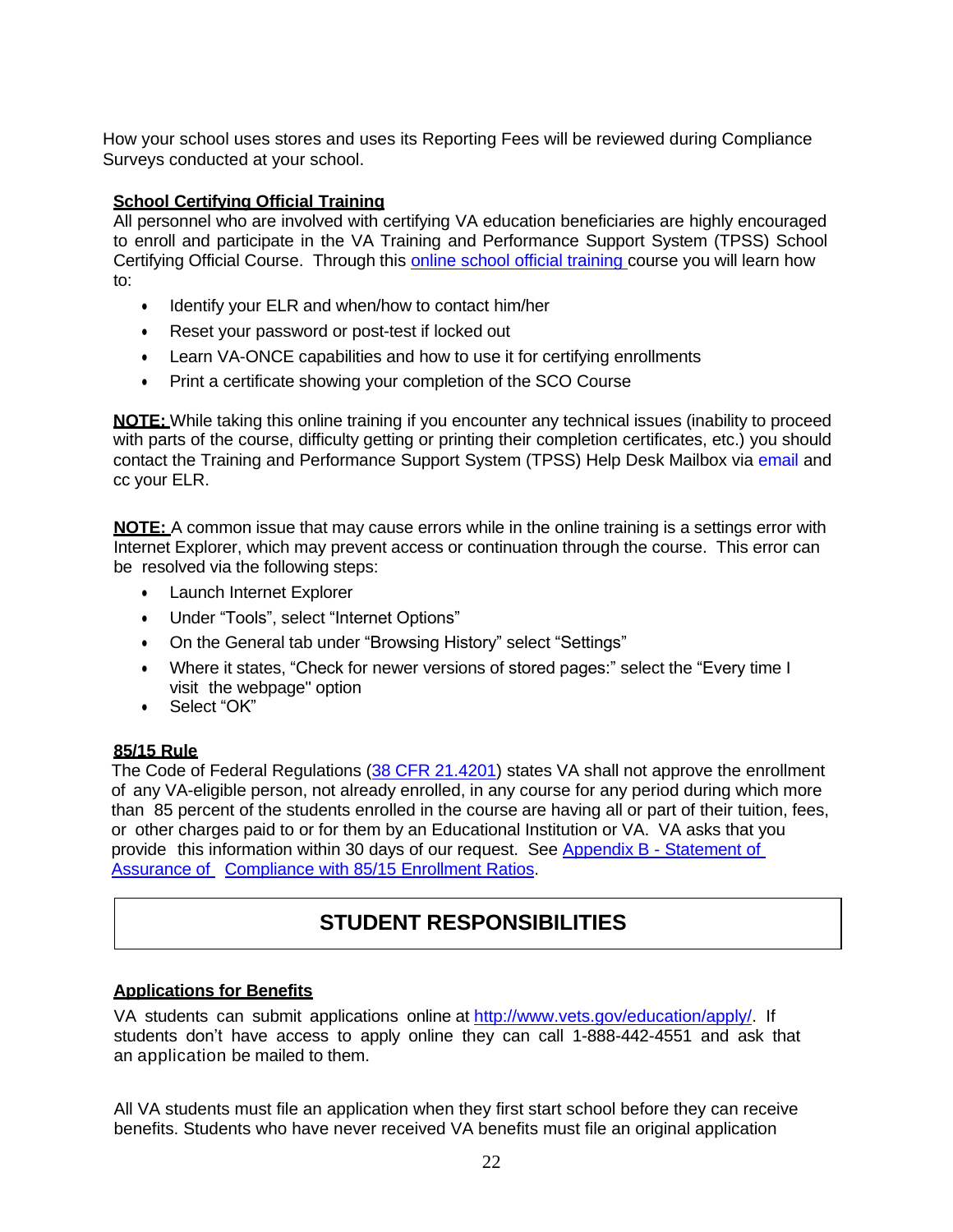(Veterans or Servicemembers applying for Chapters 30, 32, 33, 1606 and 1607 use VA Form [22-1990;](http://www.vba.va.gov/pubs/forms/VBA-22-1990-ARE.pdf) dependents applying for Chapter 35 or Chapter 33 (Fry Scholarship) use VA For[m](http://www.vba.va.gov/pubs/forms/VBA-22-5490-ARE.pdf) [22-5490;](http://www.vba.va.gov/pubs/forms/VBA-22-5490-ARE.pdf) students requesting Transferred Post-9/11 GI Bill (Chapter 33) use VA-Form [22-](http://www.vba.va.gov/pubs/forms/VBA-22-1990e-ARE.pdf) [1990e\).](http://www.vba.va.gov/pubs/forms/VBA-22-1990e-ARE.pdf) Students who have received VA benefits before must file a "Request for Change of Program or Place of Training" (Veterans, Servicemembers and dependents using Transferred Post-9/11 GI Bill (Chapter 33) use VA For[m](http://www.vba.va.gov/pubs/forms/VBA-22-1995-ARE.pdf) [22-1995](http://www.vba.va.gov/pubs/forms/VBA-22-1995-ARE.pdf) and dependents using Chapter 35 or Chapter 33 (Fry Scholarship) use VA For[m](http://www.vba.va.gov/pubs/forms/VBA-22-5495-ARE.pdf) [22-5495\).](http://www.vba.va.gov/pubs/forms/VBA-22-5495-ARE.pdf)

## **Change of Address and Direct Deposit**

Address and direct deposit information must be kept current. Chapter 30, 1606 and 1607 students can use the [WAVE](https://www.gibill.va.gov/wave/index.do) system to update address and financial institution information. Links to do so are on the "Main Menu" available after you log onto WAVE.

If a student wants to start (Chapter 30, 33, 35, 1606, and 1607) or change a direct deposit, the student should have his or her account information handy. The following information is needed to set up direct deposit and can be found on checks and bank statements:

- Account number
- 9-digit bank routing number
- Type of account (checking or savings)

If a student has direct deposit the student still needs to keep his or her address current because all other correspondence including award letters are mailed to the student's address. All other students can call 1-877-838-2778 to begin and change direct deposit.

### **eBenefits**

Students are strongly encouraged to register and utilize [eBenefits](https://www.ebenefits.va.gov/ebenefits/homepage) to assist them in the following:

- Obtaining up to date information on their educational entitlement
- Updating their Direct Deposit and personal contact information
- Downloading VA letters and personal documents
- Viewing the current status of their payments (both education and disability)

Students can register for either a Basic or Premium account, but must be enrolled in the Defense Enrollment Eligibility Reporting System (DEERS) to obtain either account type.

#### **Student Verification of Enrollment**

Students receiving Chapter 30, 1606, and 1607 must verify their enrollment monthly by Web Automated Verification of Enrollment (WAVE) or by Interactive Voice Response (IVR). The monthly verification of enrollment has not been added for Chapter 33 and Chapter 35, with one exception. Chapter 35 NCD students are mailed a monthly verification form (VA Form 22- 8979).

The preferred verification method is WAVE, which includes features not in IVR. When students are awarded benefits, the award letter they receive describes WAVE and IVR. The earliest students can verify their enrollment is the last calendar day of each month.

WAVE allows students to verify their enrollment on the Internet. WAVE is on the Education Service website at [https://www.gibill.va.gov/wave/index.do.](https://www.gibill.va.gov/wave/index.do)

Students must be currently enrolled in an approved educational program and must have a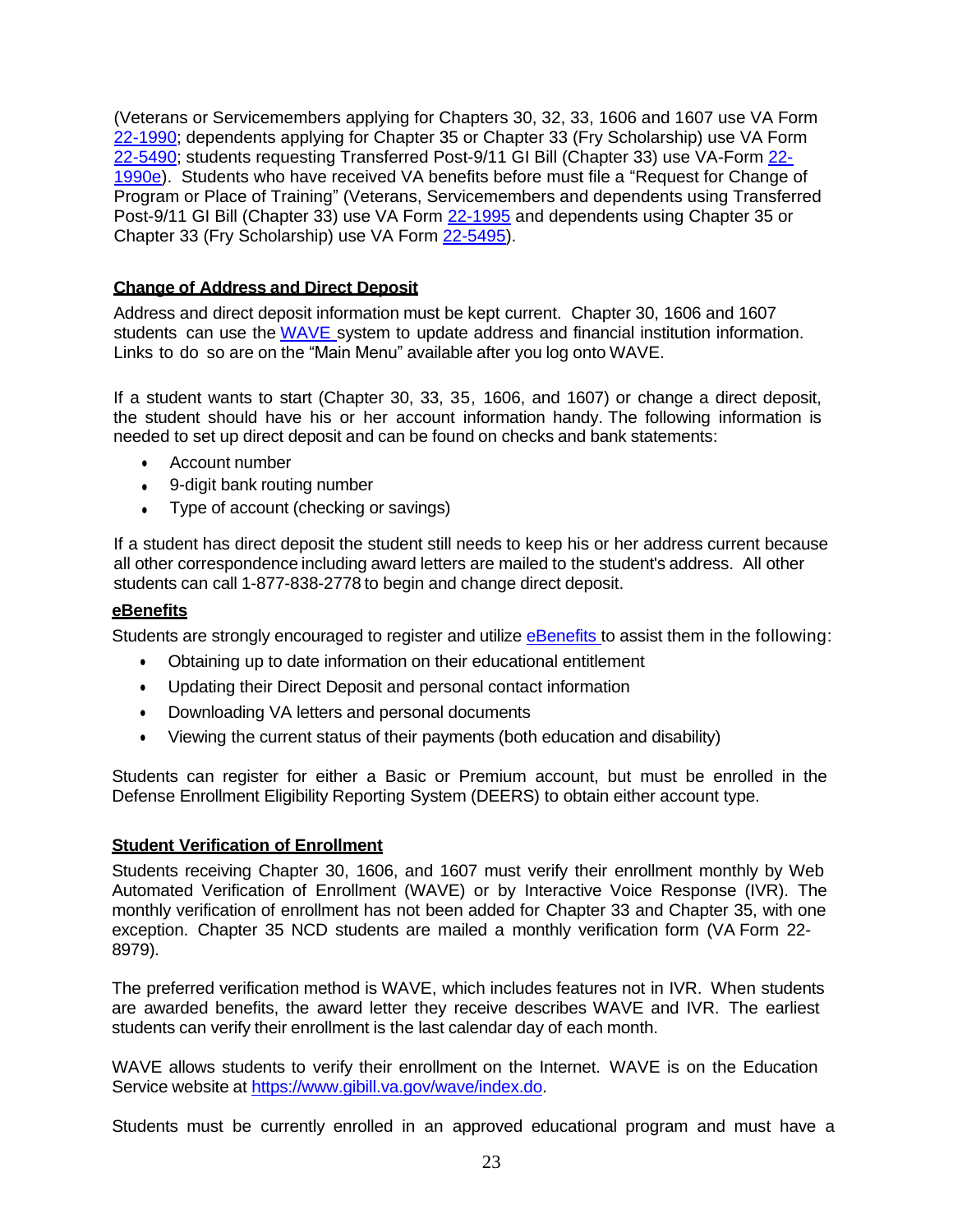current benefit award to use WAVE. The WAVE system permits students to perform a multitude of functions. For instance, students may:

- Verify that enrollment has not changed
- Report a change in enrollment
- Change mailing address
- Initiate or change direct deposit information
- View the enrollment period and monthly benefit amount
- View the remaining entitlement
- Sign up for a monthly e-mail reminder

IVR allows students to "phone in" (1-877-823-2378) their monthly verification if there are no changes to the enrollment during the previous month. If there were changes in the enrollment, the student must contact the VA Certifying Official to submit a change in status and the payment may be delayed until the reduction is processed.

#### **Licensing and Certification Tests - Chapters 30, 32, 33, 35, 1606, 1607 (38 CFR [21.4268\)](http://www.ecfr.gov/cgi-bin/retrieveECFR?gp=1&SID=77b4c5ec96a269c6bc83d4e88bf4d0d1&ty=HTML&h=L&mc=true&r=SECTION&n=se38.2.21_14268%20)**

VA can reimburse the cost of approved licensing and certification tests. Students are reimbursed the cost of the test, not to exceed the approved cost of the test or \$2,000. Benefits can be paid for tests that are not passed, for tests retaken if not passed, and for tests required to be recertified or to renew a license.

Students must be eligible for benefits to receive test reimbursement. They must have remaining entitlement and their delimiting date must not have passed.

Information about test fee reimbursement can be found on our website at http://www.benefits.va.gov/gibill/licensing certification.asp. The page includes a [Search](http://inquiry.vba.va.gov/weamspub/buildSearchLCCriteria.do) for [Tests](http://inquiry.vba.va.gov/weamspub/buildSearchLCCriteria.do) link where you can find all approved licensing and certification tests.

VA students can apply for test fee reimbursement by completing and submitting a VA Form 22- 0803, "Application for Reimbursement of Licensing or Certification Test Fees", available at [http://www.vba.va.gov/pubs/forms/VBA-22-0803-ARE.pdf.](http://www.vba.va.gov/pubs/forms/VBA-22-0803-ARE.pdf)

Attach a copy of the test results to the application. If test results are not available, attach a copy of the license or certification and a payment receipt. Test fee reimbursement can be paid for each test for which reimbursement is claimed and the required documents are submitted.

#### **National Tests - Chapters 30, 33, 35, 1606, 1607**

VA students can be reimbursed all required (mandatory) fees charged for national admission tests and national tests for college credit. Currently the only approved tests are:

- SAT (Scholastic Assessment Test)
- LSAT (Law School Admission Test)
- GRE (Graduate Record Exam)
- GMAT (Graduate Management Admission Test)
- AP (Advanced Placement Exam)
- CLEP (College-Level Examination Program)
- ACT (American College Testing Program)
- DAT (Dental Admissions Test)